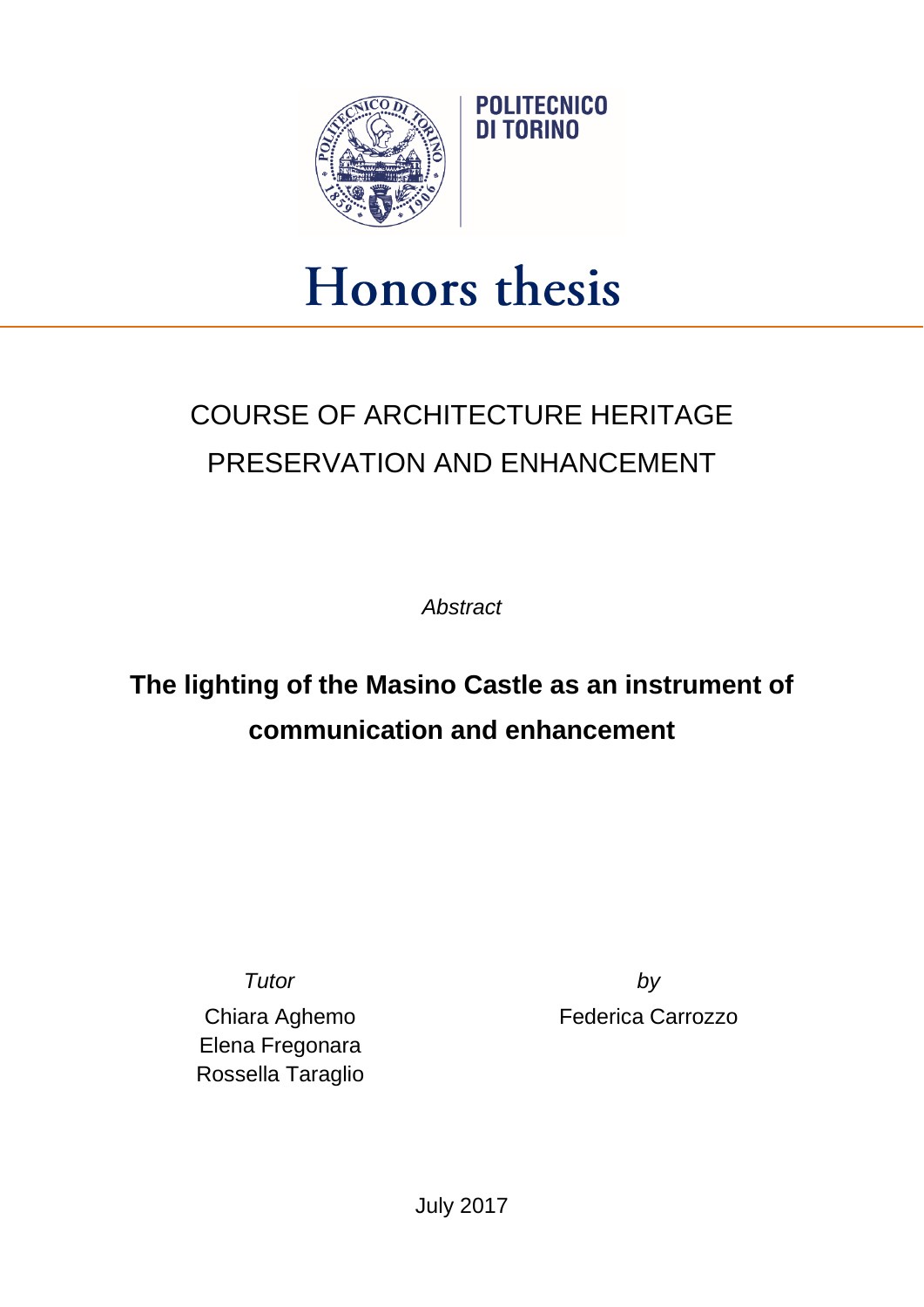The purpose of the work presented here is to design an architectural light design project for the Masino Castle, a monument owned by the Fondo Ambiente Italiano (FAI), located in the Canavese area, in Piedmont. The aim of the project is to valorize properly a Castle with a high cultural value, which has an important role in the surrounding area, being an effective landmark of the territory.

\_\_\_\_\_\_\_\_\_\_\_\_\_\_\_\_\_\_\_

The work starts with a deep analysis of three ensembles of monuments scattered around the region: the castles of the Canavese area, which share common features and history with the Masino Castle, the ensemble of Savoia Royal Residences and finally the historical monuments owned by FAI throughout the region. This kind of analysis provided an excellent overview of the historical and geographical context to which these monuments belong to, which could be used to find guidelines for the project itself.

The following step is a second analysis, this time of the Castle itself both from an historical and geographical perspective, this was crucial to understand what kind of role the building has within the surrounding area. Part of this analysis is the state evaluation of the existing lighting of the Castle, in order to assess if the existing light meet the needs of FAI during the year. The result of this complex process of analysis is the lighting project. The project is structured in three levels in order for it to be flexible and effective depending on the occasion. The three levels have increasing complexity and they are designed taking into account both the amount of people and the amount of light available in each time of the year.

The final part of the work is aimed to understand the future impact that the project would have once it is implemented. A comparison with the effectiveness of the current lighting is also provided by using an analysis Life Cycle Cost.



Scenario A: the Castle in the evening seen from afar